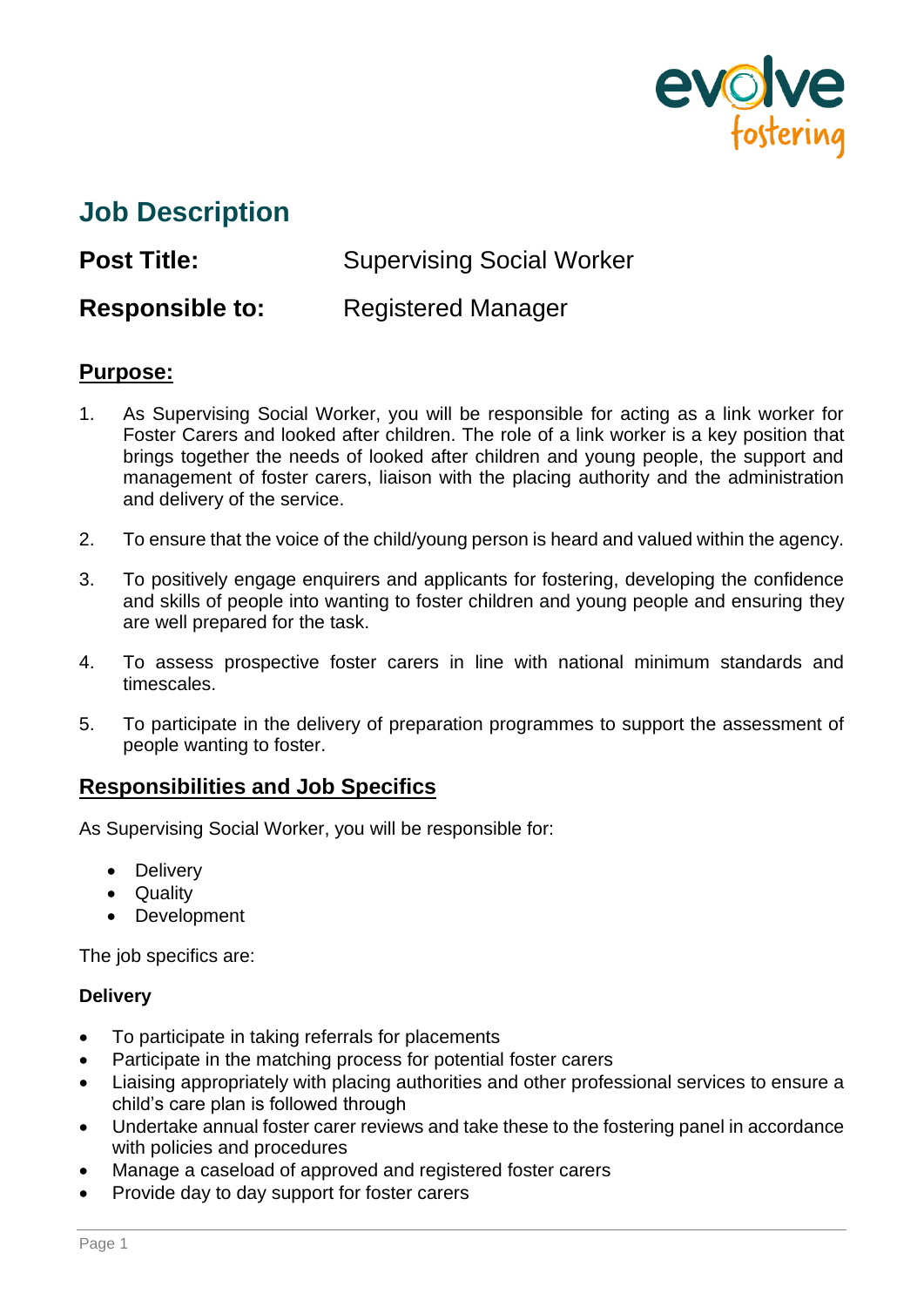

- Provide regular (monthly or as specified) professional supervision to Foster Carers
- Conduct assessments of prospective foster carers.
- Assist with fostering events e.g. promotion days, etc.
- Provide out of hours support on a rota basis.

## **Quality**

- Provide placement reports on a frequency in line with Evolve Fostering practise and agreed with the placing authority
- Engender a supportive and empowering relationship with any child/young person in placement, to ensure that they can voice their thoughts, feelings or concerns regarding their care and/or circumstances.
- Participate in gathering evidence for the Training and Development Standards for Foster Carers
- Always operate according to Evolve Fostering policies and procedures
- Keep appropriate records of all work undertaken and in accordance with regulations and agency policy
- Maintain data management of all information regarding foster carers and referrals in line with Data Protection and agency policies, storage, retention, archive, and access to information
- Attend supervision, team meetings and staff days
- Obtain and review feedback from foster carers regularly
- Set a good example in terms of dress, punctuality and attendance
- Be proactive in matters relating to health and safety and child protection
- Report any concerns to the Registered Manager

## **Development**

- Assist with the development and delivery of ongoing training for foster carers
- Participate in carers team meetings and workshops
- Contribute to the strategic business development of the venture to facilitate the organisation's operational growth and position
- Seek to improve the service provision within the agency
- Continue in your own professional development
- Fully participate in creative meetings and discussions towards development
- Support the training team in implementing any agreed developments
- Respond to team and organisational developments as required
- Develop and maintain relationships with foster carers, placing authorities, social services and other professional organisations as required

## **Safeguarding Children and Young People**

1. To commit to safeguarding and promoting the welfare of children and young people and protecting them from risk of harm. Evolve Fostering recognises its responsibility to ensure safe and appropriate policies, working practices and systems are in place for all staff working with children and young people.